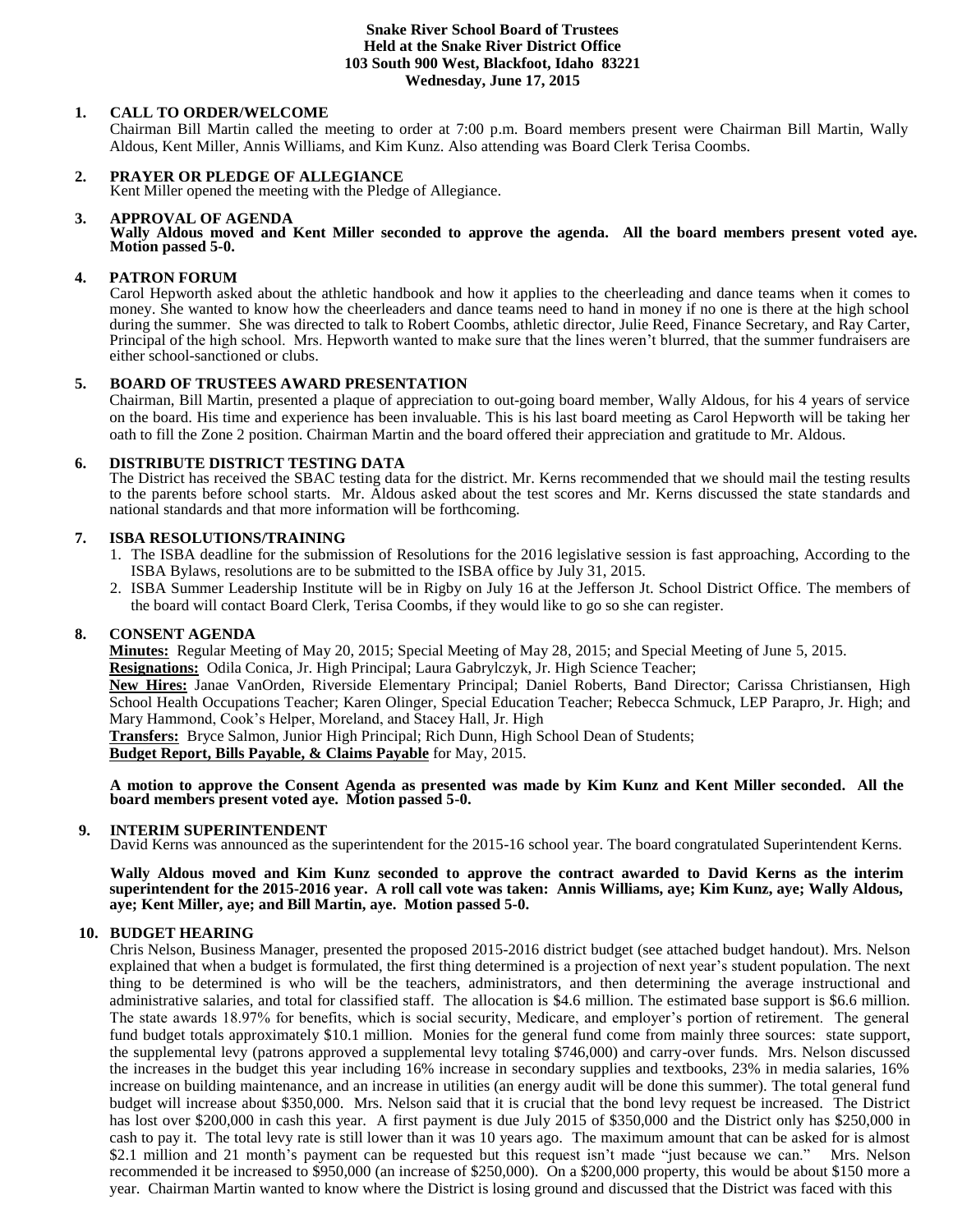**Snake River Board of Trustees Minutes June 17, 2015 (2)**

# **BUDGET HEARING (Continued)**

decision of raising the levy last year but put it off for one year. Mrs. Nelson mentioned that there will also be a school lunch increase of \$.10, which is within the 10% advertisement requirement, so it will not need to be published. The lunch fund is doing well despite rising food prices. The Board thanked Mrs. Nelson for all of the hard work she has done on the budget.

**Kim Kunz moved and Kent Miller approved the proposed 2015-16 Maintenance and Operations budget as presented, to approve the proposed 10% increase to the classified salary schedule, and the proposed increase for exempt employees. All the board members present voted aye. Motion passed 5-0.** 

#### **11. PROPERTY AND LIABILITY INSURANCE**

The district has received two proposals from insurance companies interested in handling the district's property and liability insurance, Moreton and Company and HUB International. Superintendent Kerns recommended the board approve Moreton and Company to the board. He discussed that the only difference is the price, Moreton and Company \$5200 less than HUB International at \$66,518. The board would like to look into the different proposals to help them make a better decision. A special meeting will be called sometime in the next week as a decision needs to be made by July 1, 2015.

#### **Kent Miller moved and Wally Aldous seconded to table the decision on the property and liability insurance for the 2015-16 year. All the board members present voted aye. Motion passed 5-0.**

#### **12. FEE INCREASE HEARING**

Chris Nelson, Business Manager, presented the fee increases for the junior high and high school. There are new classes at the junior high. The fine art course fees above will cover items such as: sheet music, rights to sheet music, props for the stage and costumes, large classroom projects, field trips, and clinics. IDLA elective course fees will cover the course fee charged by IDLA. Credit card convenience fee is charged by the activity fund accounting software company. Discussion was held.

**Kent Miller moved and Wally Aldous seconded to approve the advertised fee increases for the Junior High and High School as presented. All the board members present voted aye. Motion passed 5-0.** 

#### **13. DISTRICT CALENDAR CHANGE**

(1) As per salary and benefit discussions, in-service days will change to eight half days and four full days. The in-service on August  $28<sup>th</sup>$  will become a full day and there will not be a half day in December. (2) T 2016. (3) After discussion with the high school counselors, the late start time on August  $19<sup>th</sup>$  will be at  $10:30$  a.m. instead of 10:15 a.m. This will help the bussing.

**Annis Williams moved and Kim Kunz seconded to amend the district's 2015-2016 calendar with the proposed changes. All the board members present voted aye. Motion passed 5-0.** 

#### **14. CANVASS OF ZONES 2 AND ZONE 3 TRUSTEE ELECTIONS**

Bingham County has sent an official certification of the canvass for the May 19, 2015, Zone 2 Trustee Election between Wally Aldous, Carol Hepworth, and Sally Nelson, and in Zone 3 Bill Martin and Bryce Harper. The official canvass was made May 28, 2015, and noted that in Zone 2, Mrs. Hepworth received 43.5% of the vote. In Zone 3, Mr. Martin received 55% of the vote. They will be sworn in next month.

## **Kent Miller moved and Annis Williams seconded to accept the canvass of the May 19, 2015 Zone 2 and Zone 3 Trustee Elections made by the Bingham County Board of Canvassers. All the board members present voted aye. Motion passed 5-0.**

#### **15. DECLARE AREAS OF NEED EXIST**

This year the district had a large number of vacancies to fill and had to hire some teachers who did not have appropriate endorsement requirements met. Every effort was made to advertise and interview for candidates to fill these positions.

- 1. **Band Director:** The district needs to hire a Band Director. We received many applications but the applicants were either not appropriately certified or they asked that their applications be withdrawn. Daniel Roberts is in the process of completing his education degree but has his student teaching to complete. The board needs to approve the request for an alternate authorization for student teacher Daniel Roberts, who should receive a clear credential in January 2016.
- 2. **Drama Teacher:** The district has a need for a part-time drama teacher. We had no applicants for this position. Jana McBride, our current all-school Musical Director, has a bachelor's degree and is beginning to take education classes at ISU. The board needs to approve the request for an alternate authorization to allow her to begin teaching while she is taking classes.
- 3. **School Psychology Intern:** This position was posted as we have a need for a school psychologist. We received one application. The board needs to approve the request for an alternate authorization for intern Kim Lewis, who will be graduating with her degree in a year.

**Kim Kunz moved and Kent Miller seconded to declare that an area of need exists to hire a full-time Band Director and approve the request for an Alternative Authorization for student teacher Daniel Roberts who should receive a clear credential in January 2016.**

**Annis Williams moved and Wally Aldous seconded to declare that an area of need exists to hire a part-time Secondary Drama Teacher and approve the request for an Alternative Authorization for Jana McBride.**

**Kim Kunz moved and Kent Miller seconded to declare that an area of need exists to hire a School Psychology Intern and approve the request for an Alternative Authorization for intern Kim Lewis who should receive a clear credential in May of 2016.**